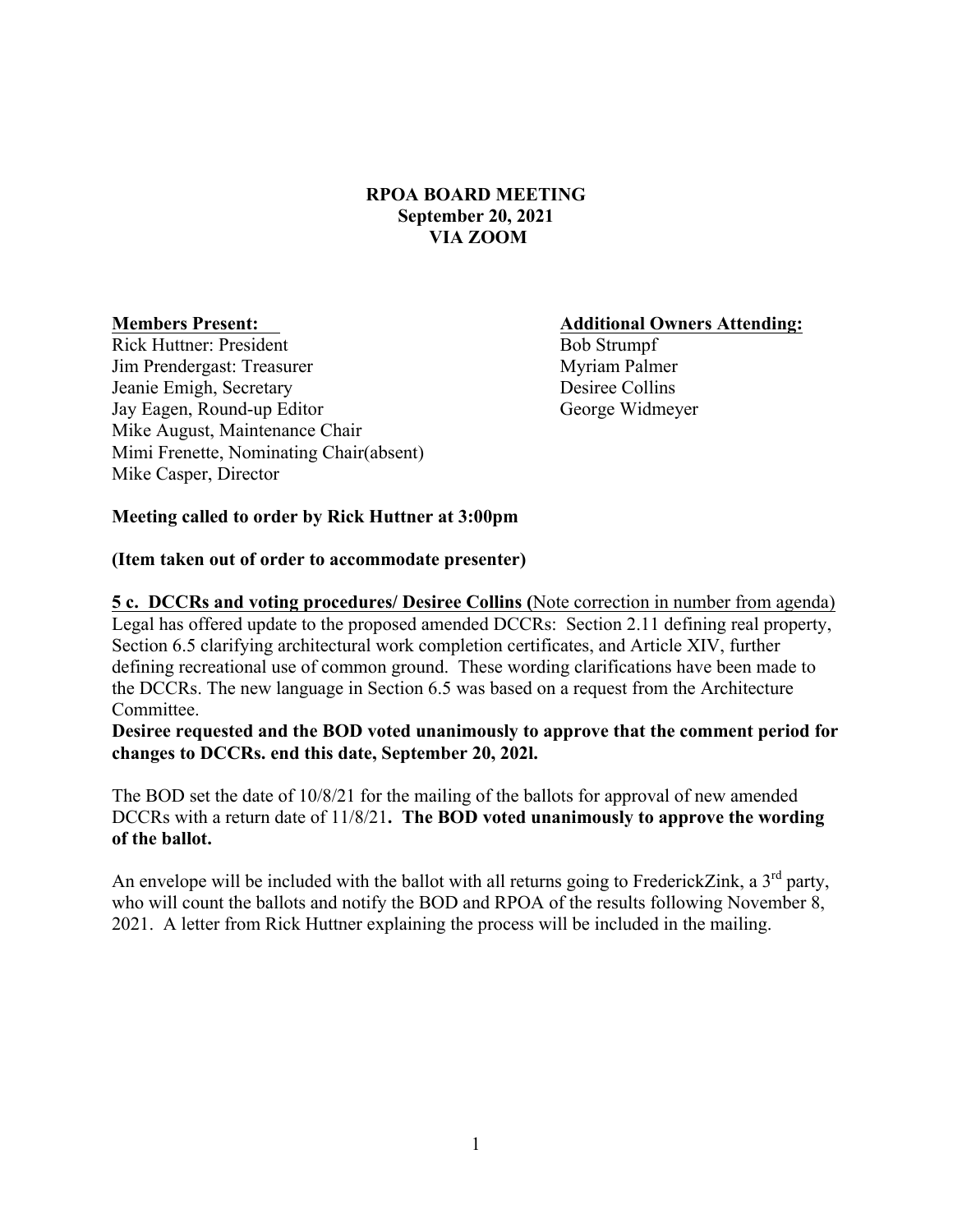Desiree made the following recommendation for future BOD action:

- 1. Develop a written policy regarding water usage
- 2. Provide a copy of the current Architectural Rules to prospective buyers with copy of DCCRs.
- 3. Develop approval for policy and procedures for Association Website, Including duties of the BOD specific to utilization of the website.
- 4. Include a refresher training regarding the Architectural Rules, Policies, and Procedures at our next annual meeting.

6**. a. Entrance Trespassing sign** (Note correction in number from agenda) **Desiree** reviewed two sign suggestions with wording to discourage trespassing. **The BOD voted unanimously to accept a sign with a cream background and wording "Please Don't Trespass".** It will replace the sign "Slow down you are on mountain time**."**

**2. The BOD voted unanimously to approve the August 16, 2021 minutes with two changes made by Jay Eagen.** 

# **3. Follow up on recommendations for Website Management/ Myriam Palmer**

 **The BOD voted to unanimously to approve the following guidelines for the website.**

- **l. Maintain one year BOD minutes on website/archive past minutes**
- **2. Maintain one year approved and one year draft annual minutes on website/ archive past minutes**
- **3. Maintain one year of meeting agendas, calendar and announcements on website**
- **4. Maintain one year of documents on website unless BOD indicates otherwise**
- **5. All website postings will be forwarded, following BOD approval, from secretary or president**
- **6. All volunteer personal contact information will be removed from website.**

Moving forward Myriam and her committee will explore what other homeowners' associations are doing with their websites. They will work on expanding information and developing a website tailored to our community and bring back recommendations to the BOD.

# **4. Reports of Officers and Standing Committees**

# **a. President: Rick Huttner -No report**

## **b. Secretary: Jeanie Emigh**

We have 3 new owners at The Ranch and when information becomes available a new Owners' Information for the BOD will be distributed. There were errors in the new Directory and Rick asked if there could be some way to send out corrections. Jeanie will investigate and report back to BOD. Florence Short is distributing the new Directories and Jeanie will mail to owners who are not present at The Ranch by first week in October.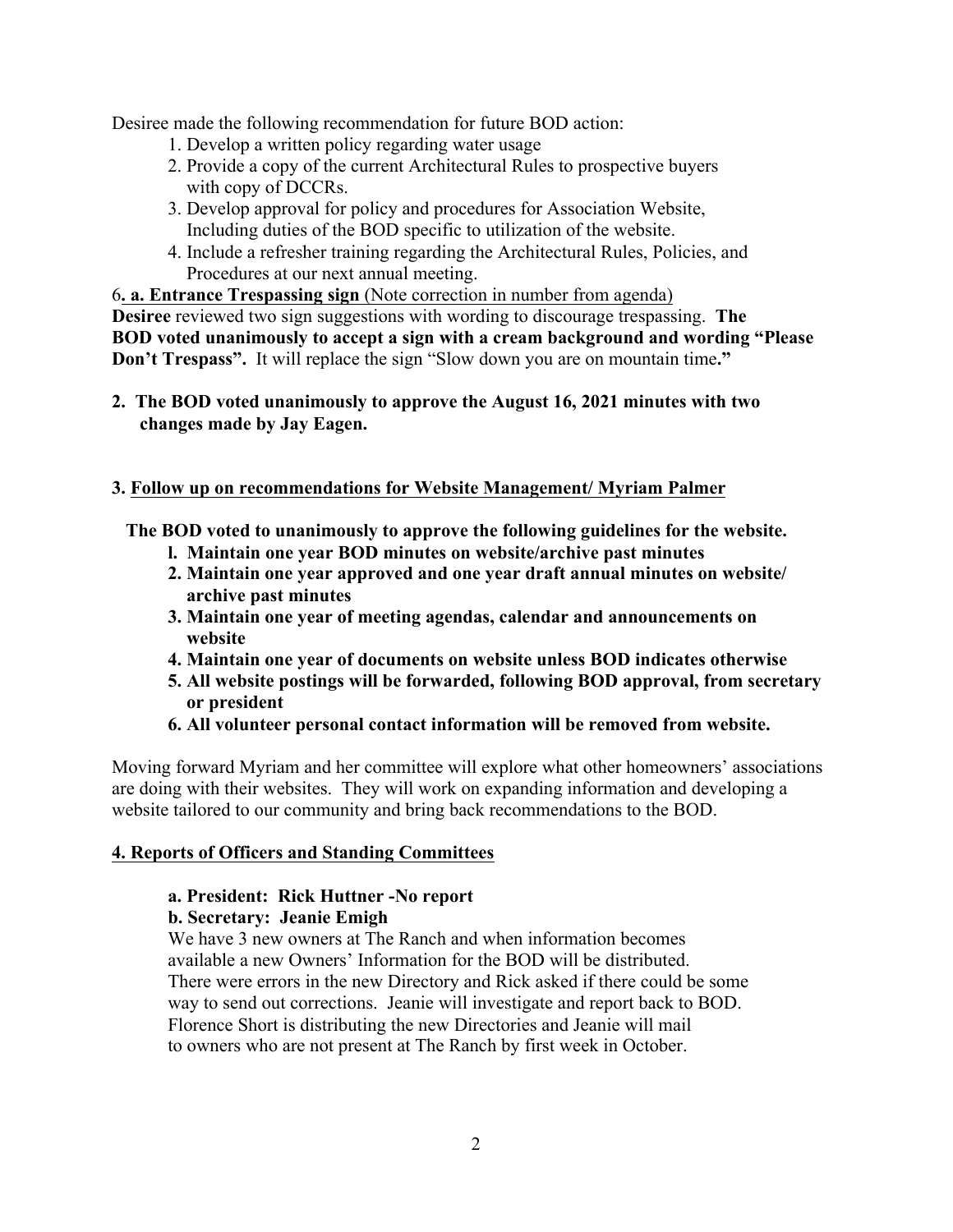### **c. Treasurer/Finance**

 We are close to projected 2021-2022 budget. Jim provided graph information to the BOD showing budget projections and expenditures.

A meeting of the finance committee will be held in upcoming week.

## **d. Architectural: (Written report submitted)**

## **Approved:**

Lot #4 Install AC

Lot 48 Paint gutter brown/column caps earth tones

Lot 27 Install new door and side window/paint color of exterior wall

Lot 30 Paint house brown solid stain, install new gutter & downspout

Lot 60 Renovated and paint front deck and walkway

Lot 96 Install solar panels

## **Completed**

.

Lot 51 Extend front patio decking with synthetic wood material

### **e**. **Maintenance: Mike August**

 Laura Palmer has resigned as committee co-chair. Mike August will will continue as Chair of Maintenance Committee

## . **Tasks Completed:**

- 1. Pinon Pines between Hwy 550 and townhomes treated and as needed removed BOD approval given at last BOD meeting
- 2. Crack Seal of streets, except for one short stretch completed
- 3. Irrigation for townhomes/Bear Park split into two zones
- 4. Fall Fertilizing competed

## **Pending Tasks**

- 1. Complete removal of junipers, with volunteers, and add plants. BOD approved costs at last September BOD meeting
- 2. Seedlings will be planted for tree restoration in preserve
- 3. Fall Clean-up Oct 8, 9
- 4. Irrigation Shutdown September 26 with pumps off. Blowout begins Oct 4.
- 5. Owners should let Mike know if they see thistles so they can be spayed Owners should provide input into common area assessment to prioritize work

## **Emerging Issues**

- 1. Animal Ditch Water-quality and quantity issues this month
- 2. Mike requested and BOD voted unanimously to approve \$5.00 per hour fuel Surcharge for snow removal. Contract ends March 2022**. BOD voted unanimously to approve additional cost.**